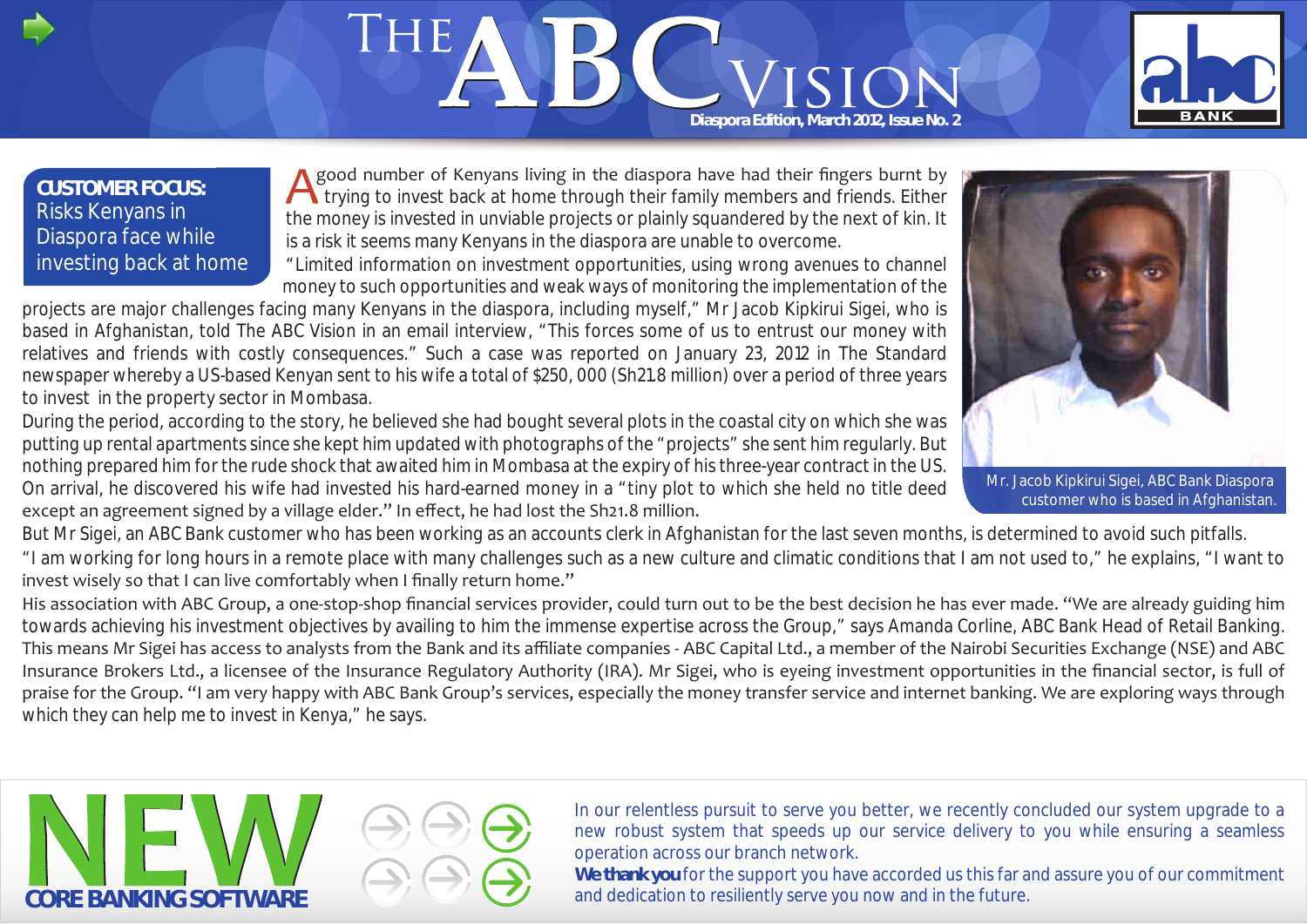## **GMD Statement**



It gives me great pleasure to once again interact with you through this issue of the newsletter. I appreciate your feedback to the

last issue and assure you that we are working to incorporate your input to improve both the newsletter and our services to you.

In this regard, I am happy to inform you that we are implementing our change management programme, dubbed "Nyota Mpya" (Kiswahili for New Star), whose key pillar is customer centricity through efficient service delivery and tailor-made products.

 Under the programme, we have been executing strategic initiatives in our efforts to meet your financial needs. We have reviewed our systems and processes under our business process re-engineering programme as we work towards achieving our objective of being the banker of choice for Kenyans living in the Diaspora.

This has seen us investing in new staff to complement the skills and competencies we already have in the Group while providing training programmes to the new and existing staff to ensure that they are in sync with the changing market needs in order to serve you better.

We have complemented the staff changes by upgrading our core banking system into a more robust one to enhance our safety features, increase our efficiency and improve our capacity to roll-out products and services in response to your financial needs.

One of the services we are in the process of rolling out is internet banking. We expect to have it ready in the next quarter, a development that will speed up your transactions and cut on the amount of paperwork involved. We are also reviewing our salary service to improve it by introducing, among other features, same day salary crediting.

The feedback we receive from you through *talk2us@abcthebank.com* is very enlightening. In line with this, we have rolled out an interactive chat service through our website *www.abcthebank.com,* for instant responses to your queries. This service is currently on pilot test and we encourage your feedback to help make it better.

All these initiatives are aimed at improving your experience with us. I wish you success in all your endeavours!

**Group Managing Director**

**ABC Bank secures facility from European Investment Bank to lend to SMEs**

BC Bank has secured a Euro 7 million loan from the European Investment Bank (EIB) to lend to its

small and medium enterprise (SME) customers.

The Ksh. 770 million facility, under the EIB's Private Enterprise Finance Facility (PEFF) II-Kenya, will enable the Bank to lend to SMEs for periods of between four and ten years.

"This is very good news for our clients because, with this facility we will be able to open up the tenure, pricing and structure of our products," said Shamaz Savani, ABC Bank Group Managing Director, at the signing ceremony on



"Our importing and exporting SME customers will benefit from this facility, through the multi-currency long-term lending opportunities, cushioning them from currency fluctuations," said Mr Savani.

The facility is targeted at agro-industry, fishing, food processing, manufacturing, transport, construction of commercial developments, private education, healthcare and services related to these sectors. "We are happy to partner with ABC Bank in supporting the small business funding, crucial for economic growth in Kenya," said Mr Kurt Simonsen, Head of Regional Representation, EIB East and Central Africa Office, during the ceremony.



John Ngoru (R), ABC Bank Group Head of Human Resources and other Bank sta display the prize after the rae.

r George Kamau Ngugi **IVI** is the lucky winner of a new Samsung Galaxy Tab II for 'liking' our Facebook page.

#### **Prize for liking ABC Bank Group Facebook page**

"Our lucky winner is ….," said Mr John Ngoru, ABC Group Head of Human Resource, as he unfolded a piece of paper to display Mr Ngugi's name.

This was during a lucky dip conducted on February 14, 2012 at ABC Bank Group's Head Office in Westlands, Nairobi. The raffle targeted our diaspora clients.

"I was over excited for winning the Tab. I was pleasantly surprised because it had not struck me that I could become a winner," Mr Ngugi, who is based in Afghanistan, in an email response. His wife, Rehab Njeri Githuku, received the Tab on his behalf at a presentation ceremony held on

#### February 21.

"ABC is my bank and it has really helped me a lot in terms of transferring money to my family back at home, which has really made life a lot easier for me. I am proud to be associated with ABC Bank," Mr Ngugi said.

## ABC Highlights



ABC Bank Chairman Mr Ashraf Savani (L) and Mr Kurt Simonsen, Head of Regional Representation, European Investment Bank (EIB) East and Central Africa, (Right) signing the agreement on February 1, 2012.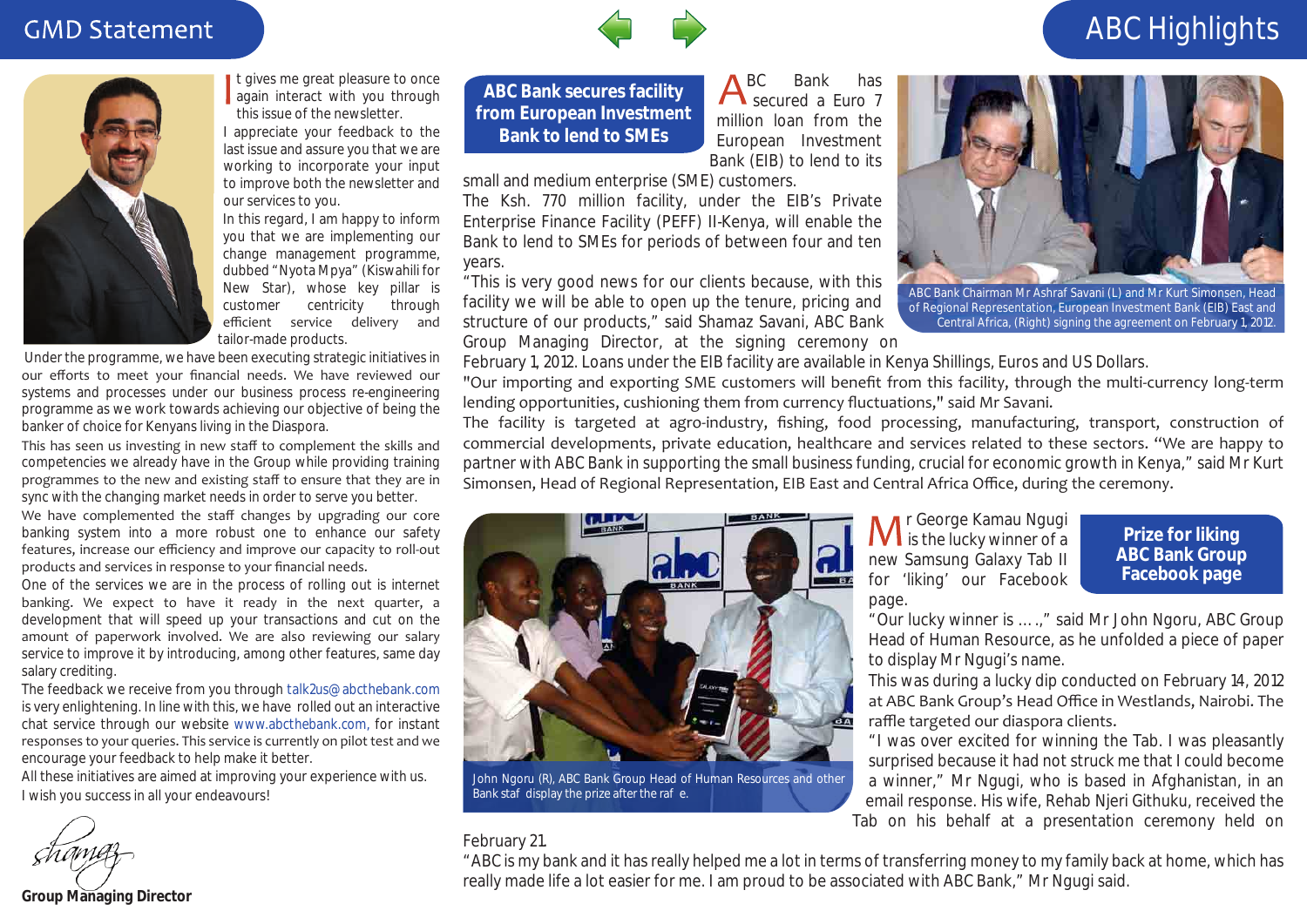

## **Living in the Diaspora? Here is a safe way to acquire land in Kenya**

#### *ABC Vision's Q & A with Amanda Corline, Head of Retail Banking*

**Q: Why did you introduce the Land Purchase –Diasporaproduct?**

**A:** We introduced this product after a survey which showed that:

• There is an overwhelming interest by ABC Bank Diaspora clients to invest in real estate

• Key concerns for the segment were the validity of title deeds and avoiding fraudulent land brokers

- More than half (60%) of the clients were interested in purchasing half an acre or less of land
- Loan amounts requested were typically Kshs. 1 million and below
- Tenors requested were five years, repayment amount 20% 50%, repayment instalments bellow Kshs. 50,000 per month
- Major locations of interest for land purchase were the outskirts of Nairobi
- **Q: What are the salient features of the product?**
- **A:** Its key features include:
- Bank Financing Up to 70% financing
- Loan tenor 60 months maximum
- Repayment equal monthly installments
- Interest Rate- 28% p.a. (reducing balance)
- Commitment fee 1% one off (minimum Kshs. 10,000)
- It applies to land in Nairobi, Mombasa and their suburbs.
- Only approved land schemes will qualify
- **Q: Who are you targeting with this product?**
- **A:** All salaried Kenyans based in the Diaspora.
- **Q: Do you have ready land that one can purchase through this product?**

**A:** Land is available through our approved real estate agents and partners like Developing Afrika Limited. We also allow our clients to identify land for themselves but through agents and vendors who have to be approved by the Bank.

### **Q: Where is the land located?**

**A:** Specific Areas of Land Purchase – Nairobi, Mombasa and their Suburbs. ABC Bank shall finance purchase of developed properties and land located in the counties of: Nairobi, Greater Nairobi (Thika, Ruiru, Kiambu, Athi River, Kitengela, Ongata Rongai, Ngong, Kiserian, Isinya, Limuru, Githunguri, Kikuyu, Mlolongo, Syokimau, Ruai, Katani and Kisanju), Mombasa, Nakuru, Meru, Eldoret and Kisumu. In counties where the Bank has no branch, they shall be considered on a case to case basis and upon approval by the Credit Committee.

### **Q: How does one apply?**

**A:** Call John Kariri on +254 722 426160 or email us on *talktous@abcthebank.com* to guide you on the application process. You will need:

- An application form
- Sale Agreement
- Valuation report by a valuer in our list of approved valuers
- Proof of source of applicant's contribution
- Copy of Title deed/lease.

• Latest pay slips for the last three months or latest six months bank statements (if currently not banking with ABC).

### **Q: What does one need to be eligible?**

**A:** Qualifying account holders will be:

• Current or Savings account holders of ABC Bank, having held active accounts for the last six months or present six months statements for another account held in a Kenyan bank.

- Aged between 18 and 60
- Must have the capacity to service installments from their salary and other sources of income.
- Domiciliation of salary with ABC Bank

**Q: Would you assist a customer who may need help to develop his/her land after acquiring it? A:** Yes, we have business loans, personal loans, project finance and construction loans that a client can access subject to his/her ability to pay and security he/she can offer.

**Q: Do you have a product for a customer who may want to purchase a house?**

**A:** Yes, we have mortgages/house purchase facilities with similar features but tenors of up to 10 years.



## Send your love back home **quickly and safely.**







**MONEY TRANSFER**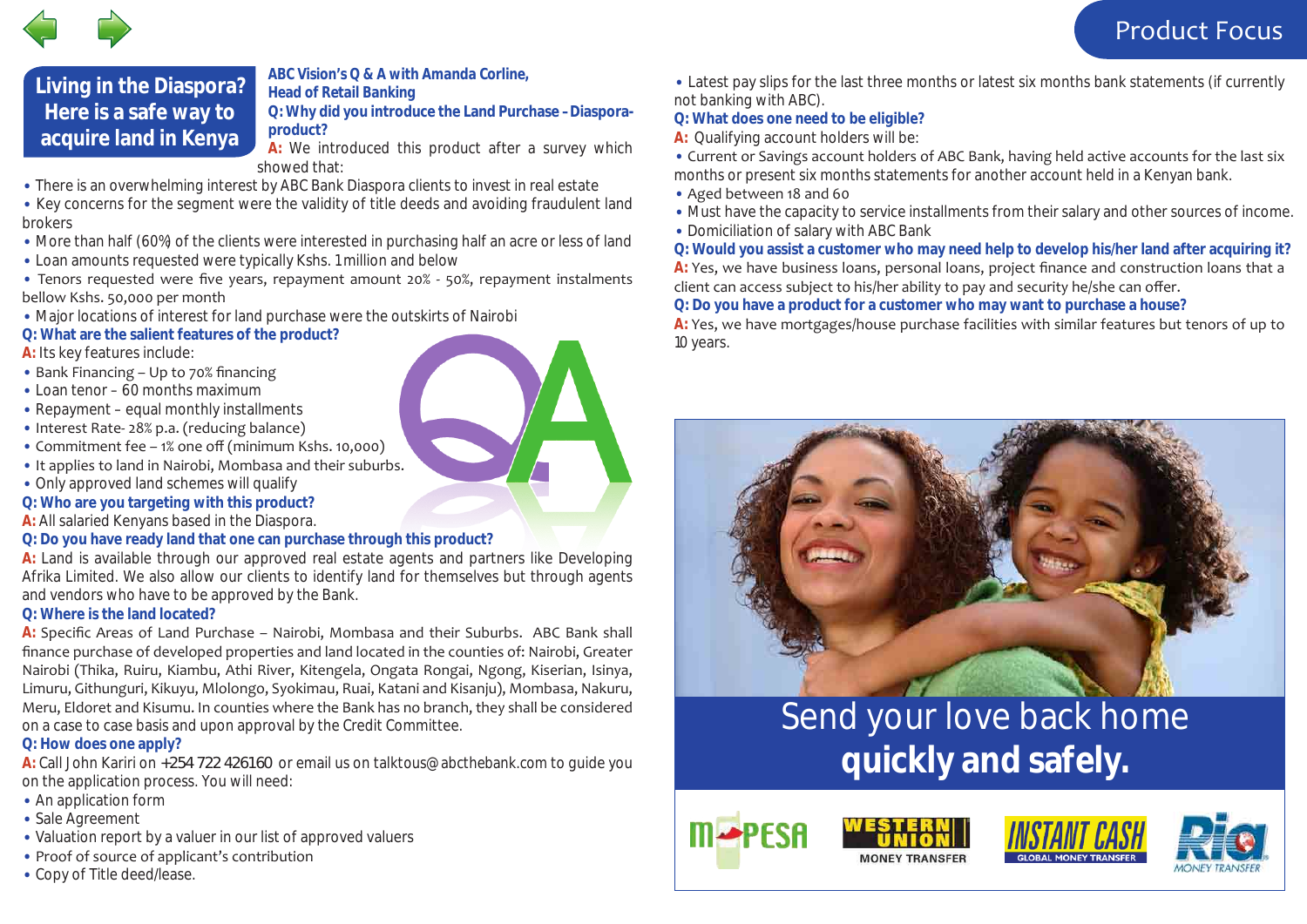

## **Your insurance partner to mitigating a family loss** *By ABC Insurance Brokers Ltd.*

I t is a painful and expensive experience every time a Kenyan living in the diaspora loses a loved one back at home. One has to make arrangements, including purchasing a return air ticket, to fly back home to attend the funeral.

Losing a family member or friend in the diaspora is an

even more traumatising experience to Kenyans living in the diaspora and their families and friends back at home.

 If the loved one who passes on is to be buried at home, the family and friends have to sacrifice a lot in raising funds to transport the body, settle hospital and mortuary bills, buy air tickets for the family members and meet other funeral-related expenses.

 "Investing a small sum of money in a good insurance policy under our guidance could reduce the financial burden whenever a tragedy strikes," explains Mr Harrison Kariuki, Manager, ABC Insurance Brokers Ltd, an affiliate company of the ABC Bank Group.

 Mr Kariuki says ABC Insurance Brokers, through partner insurance companies, would help one to access a suitable insurance cover at an affordable premium paid on a regular basis -monthly, quarterly, half yearly or annually.

#### **Funeral Expense Cover**

• You could take the Shared Family Group Funeral Expense cover. This product will provide cover for your family. A family in this case consists of you-the principal member, your wife or husband and children below the age of 25.

• There is no limit as to the size of your family.

• For a sum assured –the amount one is paid in the event of a tragedy –of between \$10,000 and \$20,000 per person, you are expected to pay a premium of between \$250 and \$500 per family per year.

• If you are a member of a group, association or even a chama, which you have formed for other purposes such as contributing money towards a project such as buying a property, you can take a Group Funeral Expense cover.

• You – who is referred to as the principal member - can sign up for the policy if you are aged between 18 and 70 years old. For a sum assured of between \$10,000 and \$20,000 per person, you will be required to pay a premium of between \$100 and \$200 per individual per annum.

#### **Diaspora return ticket funeral expense policy**

• The main benefit of this cover is that it helps you make a hassle-free last minute unplanned travel expense to you in the event of the death of an immediate family member back home.

• At a premium of between \$1 and \$7 per month, you can get a benefit of between \$1,000 and \$3,000, which you would use to buy a return air ticket for you or next of kin subject to conditions.

• The next of kin is either of the parents; a spouse, children or siblings living in Kenya but the maximum number of next of kin declared are five.

#### **Diaspora last expense cover**

• The beneficiary is paid to provide cover for transportation, funeral expenses and unforeseen expenses in case of death of the insured in the Diaspora.

• The cover commences immediately in the event of accidental death.

• If, however, one commits suicide, is involved in illegal activities or has chronic pre-existing conditions that he or she does not reveal on the application form, you will not be paid.

• The minimum age at entry is 20 years old; maximum age at entry is 60 years old.



## We've got you covered from birth to old age.

Regulated by the Insurance Regulatory Authority of Kenya, **ABC Insurance Brokers Ltd.** is an approved insurance broker of the African Trade Insurance Agency (ATI) and a member of the Association of Insurance Brokers of Kenya (AIBK). We offer a wide range of products including; general insurance, personal insurance, health insurance and life insurance.

Talk to us on: **+254 (20) 4450873 / 4441162 insurance@abcthebank.com**